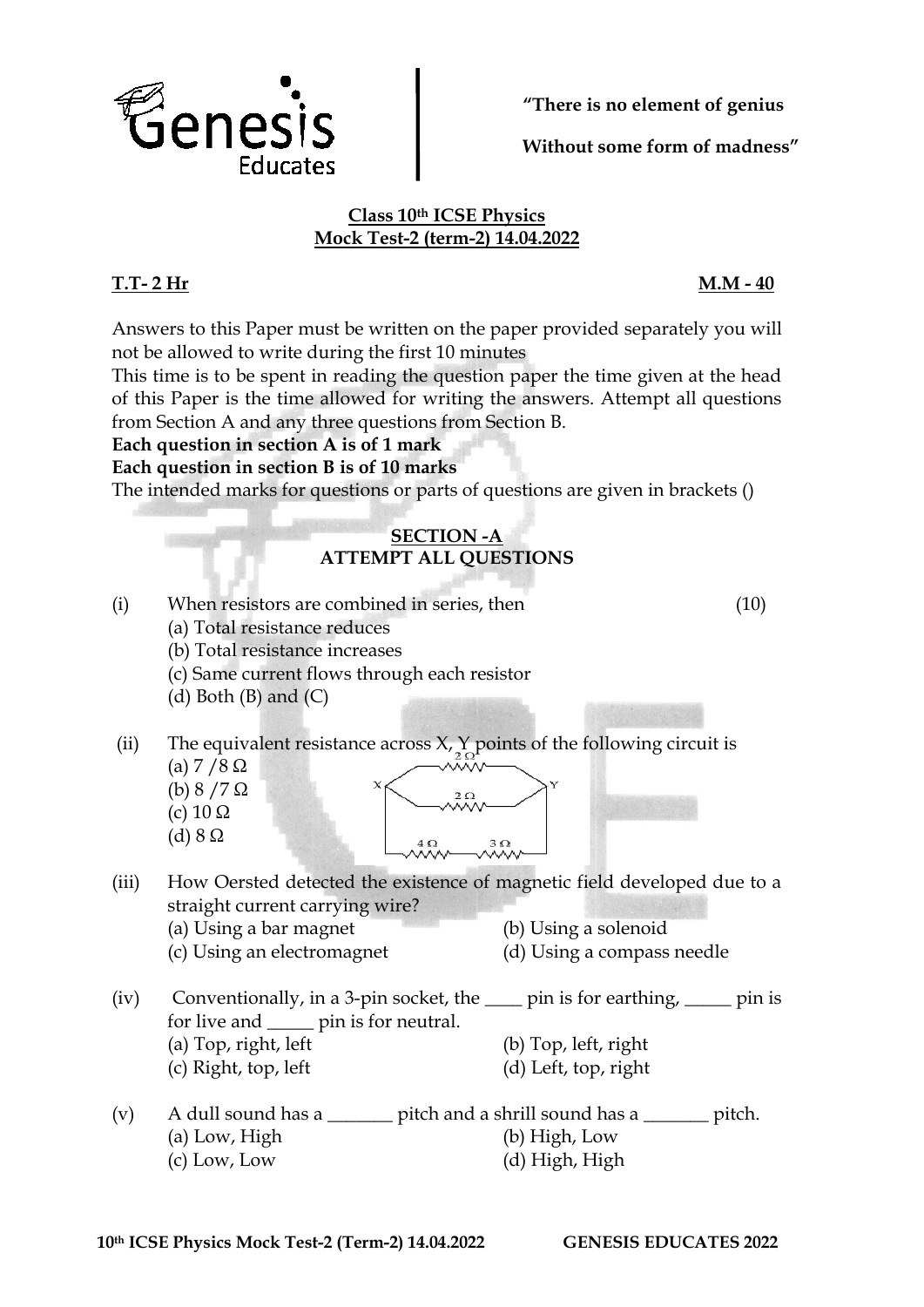(vi) Resonance is a

| (a) Simple harmonic motion |  |  |  |  |  |
|----------------------------|--|--|--|--|--|
|----------------------------|--|--|--|--|--|

 $(b)$  Free vibration

(c) Forced vibration (d) Damped vibration

| (vii) | Tuning of a radio received is an example of<br>(a) Resonance<br>(c) Sympathetic vibration | (b) Damped vibration<br>(d) Natural vibration |
|-------|-------------------------------------------------------------------------------------------|-----------------------------------------------|
| (vii) | Amplitude of damped vibration                                                             |                                               |

- (vii) Amplitude of damped vibration (a) Increases with time. (b) Decreases with time. (c) Is constant (d) Fluctuates
- (ix) What is the relation between Kilo calorie and Joule? (a)  $1 \text{ kcal} = 1000 \text{ J}$  (b)  $1 \text{ kcal} = 4200 \text{ J}$ (c)  $1 \text{ kcal} = 1 \text{ kJ}$  (d)  $1 \text{ kcal} = 4.2 \text{ J}$
- (x) Determine the melting point of the substance from the following heating curve. The melting point of the substance is



## **SECTION – B ATTEMPT ANY 3 QUESTIONS**

- Q2. An electric iron is rated '220 V, 1 kW'. Under normal working conditions, find:  $(10)$ 
	- (i) The resistance of the heating element in the iron.
	- (ii) The amount of current that will flow through the element.
	- (iii) The amount of heat that will produce in 5 minutes.
	- (iv) If the line voltage falls to 180 V, the power consumed.
- Q3. Following diagram shows three different modes of vibrations P, Q and R of the same string. (10)
	- (i) Which vibration will produce a louder sound and why?
	- (ii) The sound of which string will have maximum shrillness and why?
	- (iii) State the ratio of wavelength of P and R.
	- (iv) State the overtone number of Q